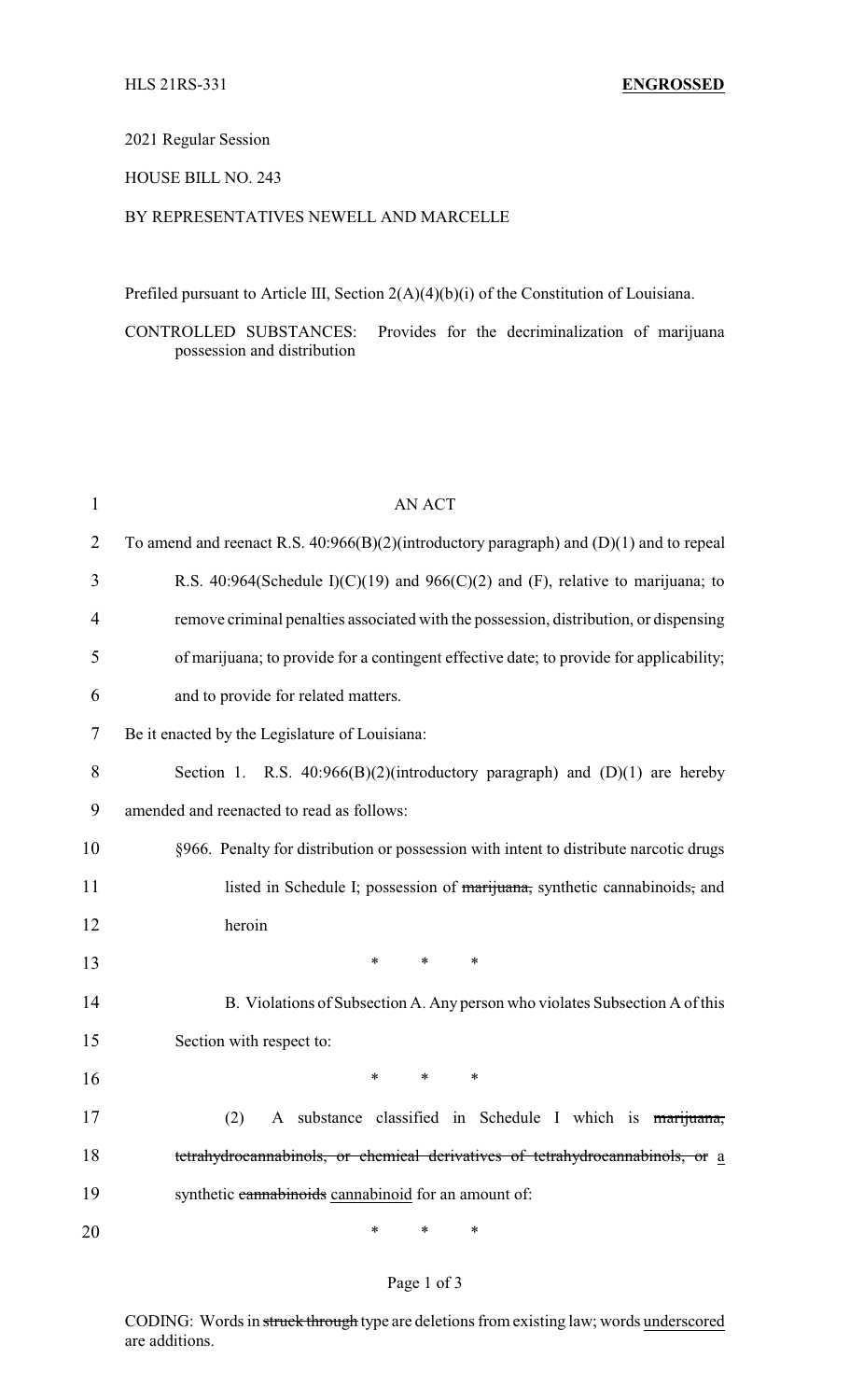| $\mathbf{1}$   | D. If a person knowingly or intentionally possesses a controlled substance                     |  |  |
|----------------|------------------------------------------------------------------------------------------------|--|--|
| $\overline{2}$ | as classified in Schedule I, unless such substance was obtained directly or pursuant           |  |  |
| 3              | to a valid prescription or order from a practitioner, as provided in R.S. 40:978, while        |  |  |
| $\overline{4}$ | acting in the course of his professional practice, where the amount of the controlled          |  |  |
| 5              | substance is equal to or above the following weights, it shall be considered a                 |  |  |
| 6              | violation of Subsection A of this Section:                                                     |  |  |
| 7              | (1) For marijuana, tetrahydrocannabinol, synthetic cannabinoids, or chemical                   |  |  |
| 8              | derivatives thereof, two and one-half pounds.                                                  |  |  |
| 9              | $\ast$<br>*<br>*                                                                               |  |  |
| 10             | Section 2. R.S. 40:964(Schedule I)(C)(19) and 966(C)(2) and (F) are hereby repealed            |  |  |
| 11             | in their entirety.                                                                             |  |  |
| 12             | Section 3. This Act shall become effective if the legislature provides for a statutory         |  |  |
| 13             | regulatory system for the legal sale and distribution of marijuana and establishes a sales tax |  |  |
| 14             | on those sales.                                                                                |  |  |
| 15             | Section 4. The provisions of this Act shall not apply to the offense of operating a            |  |  |
| 16             | vehicle while intoxicated, as provided for in R.S. $14:98(A)(1)(d)(i)$ , (ii), and (e)(i).     |  |  |
| 17             | Section 5.(A) The provisions of this Act shall not be construed to prohibit any                |  |  |
| 18             | employer from enforcing or adopting reasonable zero tolerance policies or drug free            |  |  |
| 19             | workplace policies, or workplace policies concerning the drug testing, smoking, consuming,     |  |  |
| 20             | storing, or using marijuana in the work place or while an employee is designated as being      |  |  |
| 21             | on-call.                                                                                       |  |  |
| 22             | (B) The provisions of this Act shall not prohibit an employer from disciplining or             |  |  |
| 23             | terminating an employee for violating an employer's employment policy or workplace drug        |  |  |
| 24             | policy, provided that such policies are nondiscriminatory.                                     |  |  |
| 25             | Section 6. The provisions of this Act shall not be construed to prohibit any school            |  |  |
| 26             | policy, pursuant to R.S. 17:416(C)(2), from being enforced or adopted relative to drug free    |  |  |
| 27             | zones.                                                                                         |  |  |